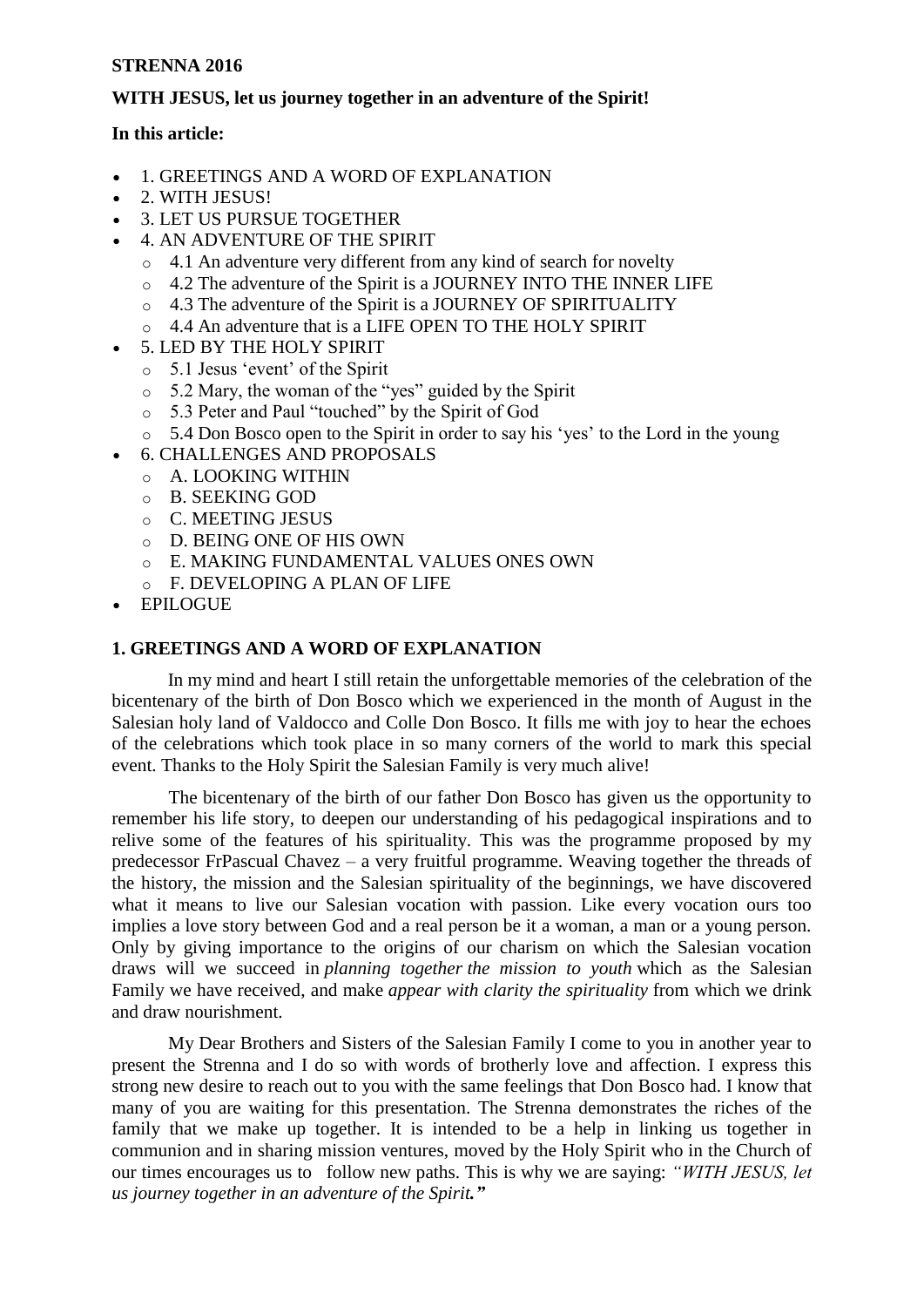As you can read in the following pages I want to speak about God and about Jesus Christ who is the foundation of our personal lives and of our Salesian Family; however, at the same time I am speaking about the mission that I describe as "an adventure of the Spirit" and about the communion among us, with us as the Church which I describe using the expression "pursuing together".

 This period of service as Rector Major has enabled me to come to know better and to love more the Congregation and the Salesian Family. I have had the privilege of being able to be a witness of the many paths along which the Holy Spirit is leading our Family nowadays. I am convinced that the Holy Spirit is being very generous with all of us and expects from us on our part the same availability that He encountered in Don Bosco, Mother Mazzarello, Dominic Savio and the very many others who at the school of holiness in our great religious family were ready to follow Jesus, in a radical manner, allowing themselves to be guided by the Spirit of God.

# **[2. WITH JESUS!](http://www.sdb.org/en/rector-major/1058-strenna-rm-projects/3083-strenna-2016-commentary#strenna_2016_00)**

 Saying "WITH JESUS" at the beginning of the title of the Strenna tells us that He is at the beginning and the centre of all our reflections.

 The journey we are proposing in these pages is much more than a pastoral strategy; it is a declaration that only with Jesus, in Jesus and through Jesus will we be able to undertake a journey that really is meaningful and decisive for our lives.

 In a way similar to the calls of Jesus in the Gospel, today as then he gazes and looks attentively at every individual, into the depth of his or her heart, and from there makes his invitation to follow him heard. This is what the Christian life is about: the beginning of a vocation, hearing oneself called by name. It is essentially the *following of Jesus*.

 It is Jesus who takes the initiative, who joins us on the journey, *who with kindness seeks a meeting.* His gaze of predilection and his personal call require a response full of trust and abandonment in him; because when Jesus calls someone to follow him he does not give them a detailed programme, neither giving reasons not imposing conditions. The call of Jesus involves someone in an adventure, in a situation of risk. It is a question of following the path he takes without a roadmap. Following Jesus means going to the trouble of getting to one"s feet and setting off, not staying at the side of the road like a person watching someone going by who arouses enthusiasm or controversy or argument. What we know about the calls of Jesus in the Gospel has been repeated down the centuries, and it is the same call that he has given to each one of us in the Salesian Family, and the one that he gives to every young person who meets him *and who wants and decides to be one of his own.* It is a decision that implies the daring of the disciple who overcomes every kind of fear and makes light of the difficulties inherent in the process of following, such as rejection, exclusion, incomprehension, or the risks.

 Meeting Jesus, or better, being met by him provokes admiration, attraction, fascination. However that is not enough. Perhaps the most important experience that this following involves is personal friendship with the Master; a friendship that is understood and lived as dedication, faithfulness and trust. Where there is no personal friendship there can be no following, even though there may be other things such as enthusiasm and hard work to the point of exhaustion. The call brings us face to face with the splendid possibility of friendship, and demands heartfelt attachment to the person of Jesus and a radical change of life: a following and a walking with Jesus that becomes transformed into communion with him (Jn 1, 31-51); a following and a walking with Jesus that is also a question of staying with him, given that it is linked to a personal experience that is truly an encounter (Jn 15, 14-16).

 My dear Brothers and Sisters, what I have presented briefly, trying to get to the essentials, ought to be both the starting point and also the destination, the highest priority of our commitments as educators and evangelisers of the young. From this point forward the invitation I am giving to you is to pursue personally, sometimes with other educators in the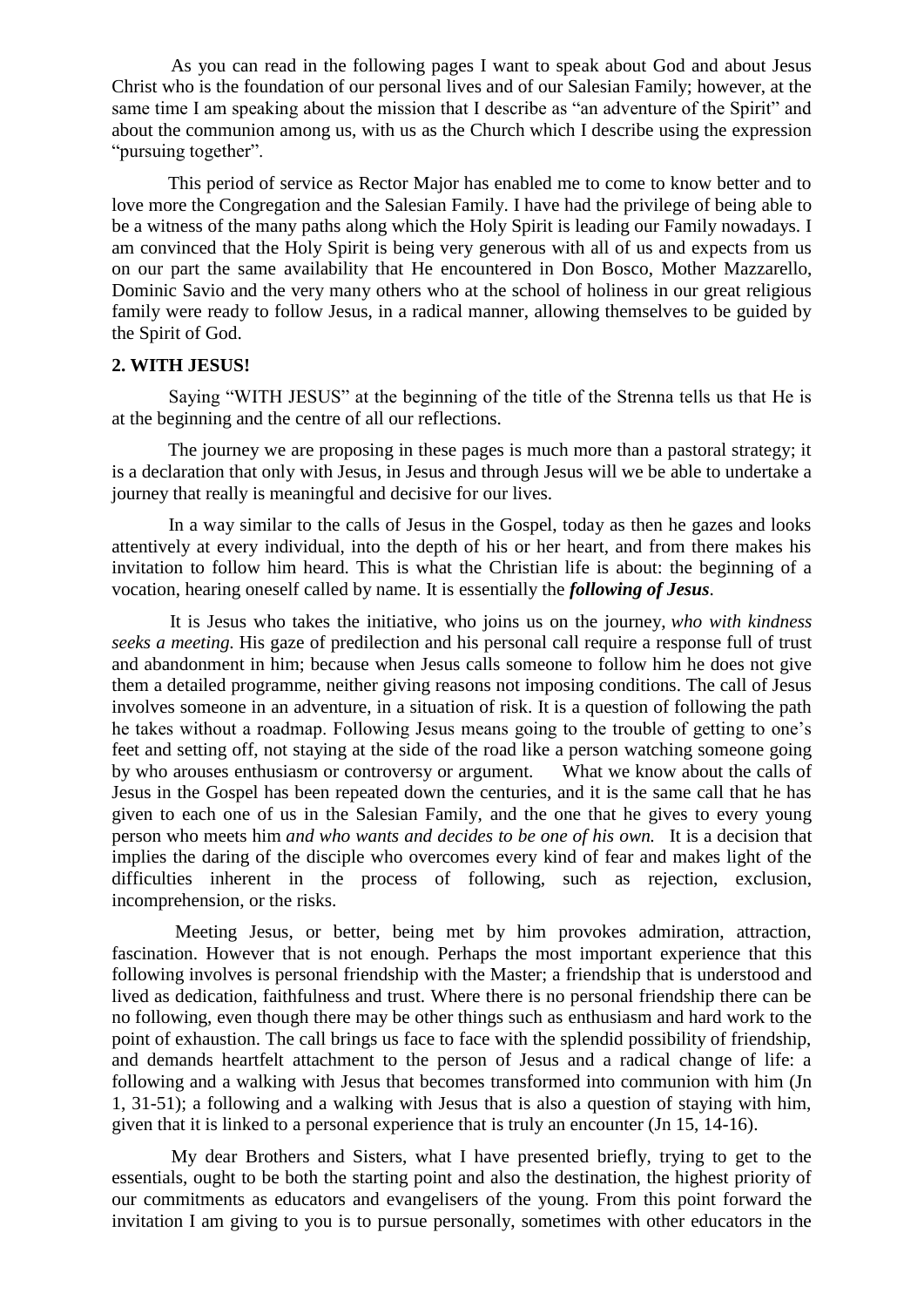thousands of centres of the Salesian Family around the world, and always with the young people – *always with them and always for them* - a faith journey in which our relationship with Jesus is rekindled. Yes, this is what it is all about! Allowing ourselves to be captivated by him as a person, allowing ourselves to be won over not only by an ideal or a mission but by the living God incarnate in him. Allowing ourselves to be gradually transformed by this God who is passionate about a life that is more worthy and happy for everyone.

 We ourselves and especially our young people have a desire for God and a need for God. "Italy, Europe and the world have changed considerably in these two centuries but the soul of the young has not: even today boys and girls are open to life and to the encounter with God and with others, but there are so many of them exposed to discouragement, spiritual anaemia and marginalization," Pope Francis says to us the Salesian Family [\[1\].](http://www.sdb.org/en/rector-major/1058-strenna-rm-projects/3083-strenna-2016-commentary#ftn1)

 And we have to be convinced that this opening of ourselves to a meeting with God, this need for God becomes a decisive event for all of us and especially for our young people, when the Christ of the Gospel, just as he is, is experienced as the one who gives full meaning to life, moving on "from admiration to knowledge, and from knowledge to intimacy, to love, to following, to imitation.["\[2\]](http://www.sdb.org/en/rector-major/1058-strenna-rm-projects/3083-strenna-2016-commentary#ftn2) This desire is an educational and pastoral challenge that we have to face up to if we want to cultivate and develop a Christian spirituality for our times.

When one understands this and begins to live it out, one's personal perspectives often change, because each one of us becomes more aware of God"s free gift, that he loved and loves us, and fixes his gaze on each one of his sons and daughters. This urges us to seek very seriously this **encounter** which generallytakes place gradually, which ordinarily matures slowly with the highs and lows of the limited human response, that takes time and space, that implies a process that is freely undertaken. It is for this reason, sharing his own personal experience and conviction, that Pope Francis, in an interview he gave at the beginning of his pontificate invites people "to embark on the adventure of seeking an encounter and of allowing themselves to be sought and allowing themselves to be encountered by God.["\[3\]](http://www.sdb.org/en/rector-major/1058-strenna-rm-projects/3083-strenna-2016-commentary#ftn3) 

#### **[3.](http://www.sdb.org/en/rector-major/1058-strenna-rm-projects/3083-strenna-2016-commentary#strenna_2016_00) Let us journey together**

 Thinking about life"s journey as the place in which everything is at stake and about what is the most important thing in it, we can look at Jesus as presented in the Bible as he walks the roads of Galilee with his followers, meeting many people, preaching, healing...Jesus who walks the streets among the people, in their everyday lives, and sometimes surrounded by those in need, also by the curious, those seeking something different, those fascinated by him, those who are indifferent, those who see him as dangerous and want to get rid of him.

 To pursue a path, in human terms is to be familiar with it and to recognize it, to know the places it goes through which we will come across further ahead, where the refreshing shady places are, and the springs. It is to experience walking on stony ground, climbing steep tracks, sometimes quite difficult and at others quite easy and peaceful. As in the case of a pilgrim who is walking in search of faith, or for some other reason associated with faith, so our pursuing the path of life with Jesus is a *journey that we make in Him* (Col 2, 6), *that we make with Him* because he has fascinated us, and we do it united.

 The message of the Strenna as we will be able to see in the challenges and the proposals in the final pages, is meant to emphasise very strongly that we undertake this journey this walking not alone but united among ourselves and with the young.

 Why united? Because the community and ecclesial dimension is something essential in the Christian message - which we will be speaking about in these pages. Essentially, it is a question of an experience in which the believer feels supported by a great Love and by a community; a community on the move, which has a plan for the future. All this will mean that we are living a life that is worth living and which is the joy of being a Christian[.\[4\]](http://www.sdb.org/en/rector-major/1058-strenna-rm-projects/3083-strenna-2016-commentary#ftn4)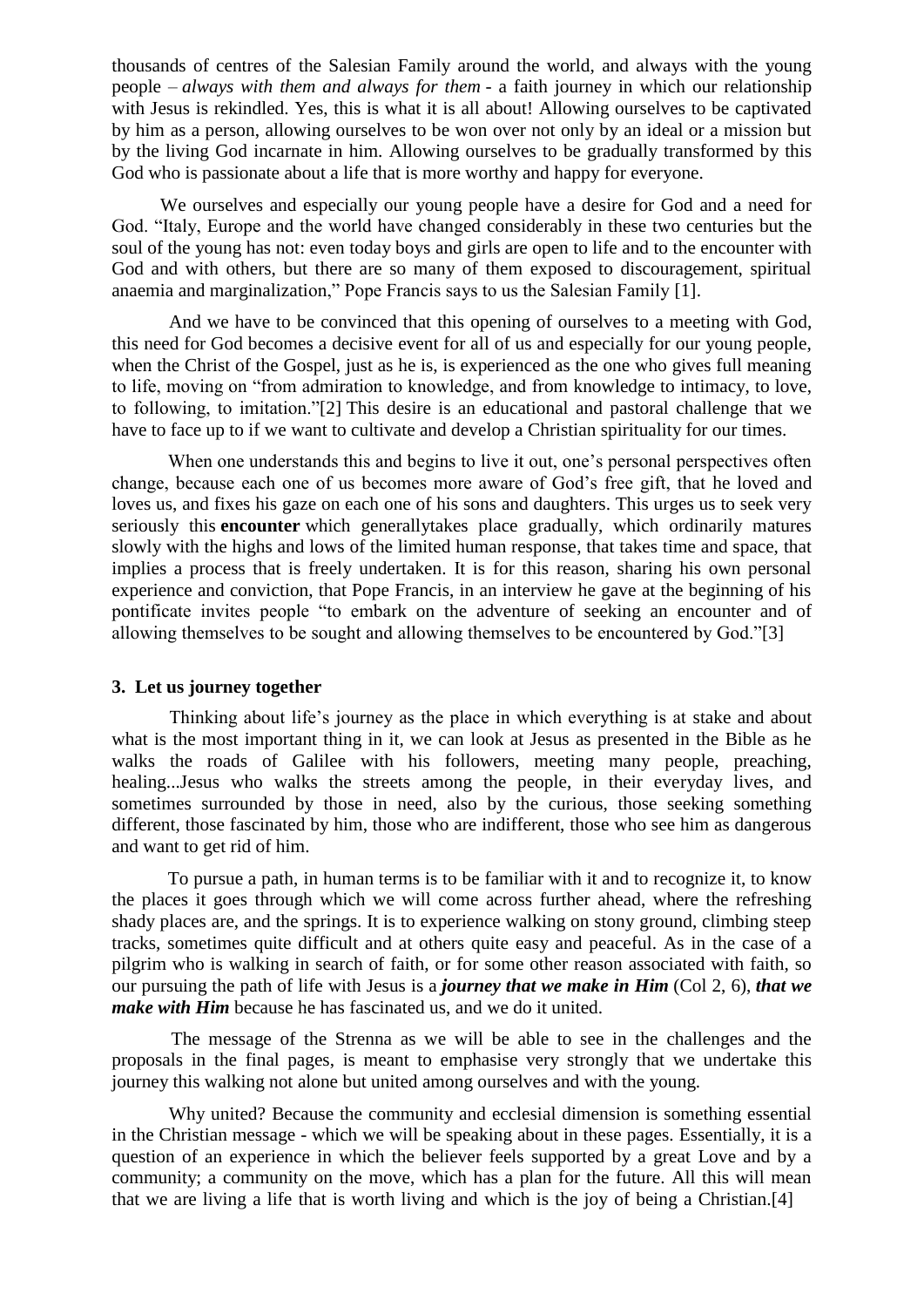#### **[4. AN ADVENTURE OF THE SPIRIT](http://www.sdb.org/en/rector-major/1058-strenna-rm-projects/3083-strenna-2016-commentary#strenna_2016_00)**

# **[4.1 An adventure very different from any kind of search for novelty](http://www.sdb.org/en/rector-major/1058-strenna-rm-projects/3083-strenna-2016-commentary#strenna_2016_00)**

 In many cultures the word *adventure* has a primary significance that means something similar to a type of life in which people seek as the ultimate goal the living of new experiences, and in which elements such as insight, uncertainty, danger, good fortune, success or failure are essential.

 This concept of adventure, understood in this way speaks to us about enterprising seekers after new emotions in which to discover unknown ways, to experience one's limits, and at the same time demonstrate one"s capacity for taking risks. All of these things would be the absolutely necessary qualities of a good "adventurer."

 From another point of view, and by way of an example, we know that the European concept of Romanticism considered that "travelling does not so much consist in exploring new places as in detaching oneself from one's native soil so as to come in contact with a world unknown. In this sense, the journey is formative when one returns changed...or does not return.["\[5\]](http://www.sdb.org/en/rector-major/1058-strenna-rm-projects/3083-strenna-2016-commentary#ftn5) 

 The intention in these pages is to identify paths of interior life and spirituality in order to pursue a very special kind of adventure; *the adventure of the Spirit.*

## **[4.2 The adventure of the Spirit is a](http://www.sdb.org/en/rector-major/1058-strenna-rm-projects/3083-strenna-2016-commentary#strenna_2016_00)** *JOURNEY INTO THE INNER LIFE*

 Those who are more *familiar* with the study of the *inner life* frequently begin their reflection saying that in recent years much has been written on this subject: sometimes this is in reference to interior journeys that human beings try to pursue in order to recover the meaning of life; at other times to the yearning for the happiness that is always sought but often not found.

 The danger of careless mistakes in this pursuit is great. In rather critical terms there is talk of presciptions which are widespread and provide advice on how to acquire a healthy rhythm of life, or how to recover various aspects of psychic and spiritual health; how to achieve interior equilibrium; how to accept oneself in order to be happy, etc. It would seem that there is on offer a "spiritual supermarket" in which to choose and put in our shopping basket what most appeals to us. We find offerings that are esoteric, exotic, "new-age jewellery" or pseudo spiritualities of every kind. [\[6\]](http://www.sdb.org/en/rector-major/1058-strenna-rm-projects/3083-strenna-2016-commentary#ftn6) 

 It can be seen that the danger lies in the false paths of interior life offered by the market or the idolatrous nature of certain invitations to an interior life that is a flight from the world. There is not even safety in "the ideology of obsessive monothematic self-fulfilment approach of 'what is happening to me?' 'how do I feel?' ... a universe that spins around one's own "ego" and cuts one off from being available for service to and interest in others.["\[7\]](http://www.sdb.org/en/rector-major/1058-strenna-rm-projects/3083-strenna-2016-commentary#ftn7) 

 I also found interesting a "metaphor" in which it is suggested that on certain occasions "one has the feeling that it has fallen to us to be living at a time when even the way of relating to oneself appears to have more in common with a hotel where one sometimes stays, rather than with the place where getting to know oneself is an enriching experience. Frequently we would seem to be closer to killing off the interior life than to fostering its strengthening."[8]

 Even though what has been said so far, looked at positively, tells us about a search in the hope of filling the emptiness in lives, it is certain that sometimes these searches are in response to a whole mass of personal disquiet deaf or silent, that reach the point of becoming unbearable. And it is in this situation that everyone, ourselves and our young people must not fall into the trap of narcisism that self-centredness that closes individuals in on their own interests and imprisons them in their own little world. This situation I am describing leads us to see in ourselves, the Salesian Family in the world and in the young people themselves with whom we share our lives that there is a real danger of losing, or having lost, (or simply of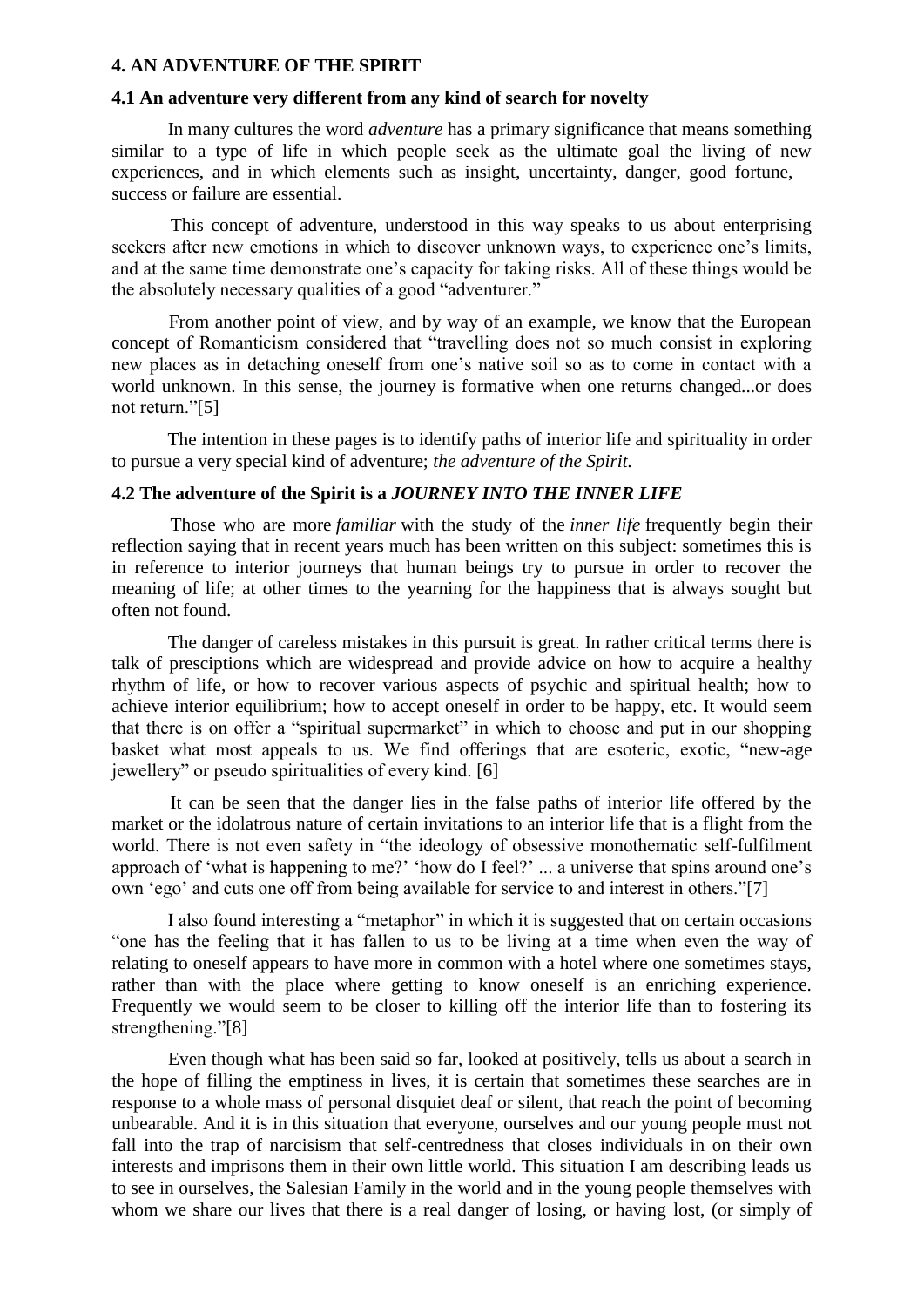never having experienced) a taste for the interior life and the ability to discover the depths in our own lives.

 It is not possible to cultivate an interior life if one "uses up" the time in being spectators of the lives of others, simply stopping and looking at outward appearances. I believe that we have to take this challenge more seriously and *accompany* our young people and those with whom we interact so that we may all live in a state of enquiry, and so that they and we may become seekers after the essential. Because, when any person, a young person does not discover, nor take interest in an inner journey within themselves, this can lead to them becoming incapable of imagining or dreaming their own present situation or their future.

And to continue along these lines what do we mean by the inner life?

 In the words of a Carmelite nun who has devoted her life to this research which has led her to God, "the inner life is the vital awareness that everything is to found within the Absolute, God, love, life. The inner life is not the place I retire to by my own design but it is to come to an awareness that I am within Someone.["\[9\]](http://www.sdb.org/en/rector-major/1058-strenna-rm-projects/3083-strenna-2016-commentary#ftn9) This Sister has understood the inner life is something that forms part of the essence of our existence. It is that force that urges us towards God, and is the awareness of being "within" God and experiencing this awareness and this joy. "It seems to me," she adds, "that all have the possibility of discovering their own inner life, of interpreting it and becoming aware of it to love and to live it.["\[10\]](http://www.sdb.org/en/rector-major/1058-strenna-rm-projects/3083-strenna-2016-commentary#ftn10) In fact, the Catechism of the Catholic Church has something similar when it says: "The desire for God is written in the human heart, because man is created by God; and God never ceases to draw man to himself. Only in God will he find the truth and happiness he never stops searching for.["\[11\]](http://www.sdb.org/en/rector-major/1058-strenna-rm-projects/3083-strenna-2016-commentary#ftn11) 

 I believe that it is not a pessimistic view to recognize or conclude that in many cultures, especially the more western ones on our planet, religious experience is socially marginalized, or in other words the interior dimension is mutilated reducing it to the merely psychic dimension, without recognizing its potential to being open to the transcendent. It is for this reason that the individual has to try to find traces or signs of God in his interior experience, going deeply into his inner self, into what echoes in his mind and in his heart because "God is within his inner life as thought, conscience, heart, psychological and ontological reality.["\[12\]](http://www.sdb.org/en/rector-major/1058-strenna-rm-projects/3083-strenna-2016-commentary#ftn12) 

 From the Christian perspective the inner life is not the place into which I retire but rather the recognition that I am within Someone or with Someone. I perceive myself as an "ego" received from Someone, as a gift of Someone. When to the awareness of the interior dimension we give significance (that is to say, that this Someone is the person of Jesus or of God the Father) this awareness becomes transformed into a spiritual search. Therefore a spirituality without an inner life is unthinkable.

# **[4.3 The adventure of the Spirit is a JOURNEY OF SPIRITUALITY](http://www.sdb.org/en/rector-major/1058-strenna-rm-projects/3083-strenna-2016-commentary#strenna_2016_00)**

 How can spirituality be defined? We can say that essentially spirituality *is living according to the action of the Spirit*. In the more complete terms of the theologian Hans Hurs Von Bathasar, "spirituality is the basic, practical or existential attitude proper to man and which is the consequence or expression of a religious view – or in a more general way, an ethical view– of existence." [\[13\]](http://www.sdb.org/en/rector-major/1058-strenna-rm-projects/3083-strenna-2016-commentary#ftn13) 

 This means that spirituality is not to be understood as something that is added to a person, like something accidental or circumstantial, rather that it refers directly to the very essence of our condition as human beings. Hence, nothing in the person, neither attitudes, nor behaviour nor relationships can remain on the margins of spirituality. Spirituality therefore penetrates all the dimensions of a person. It concerns his identity, his values, that which gives meaning, hope, trust and dignity to his existence and is expressed in his relationship with himself, with his neighbour and with what transcends human nature, the mystery of God.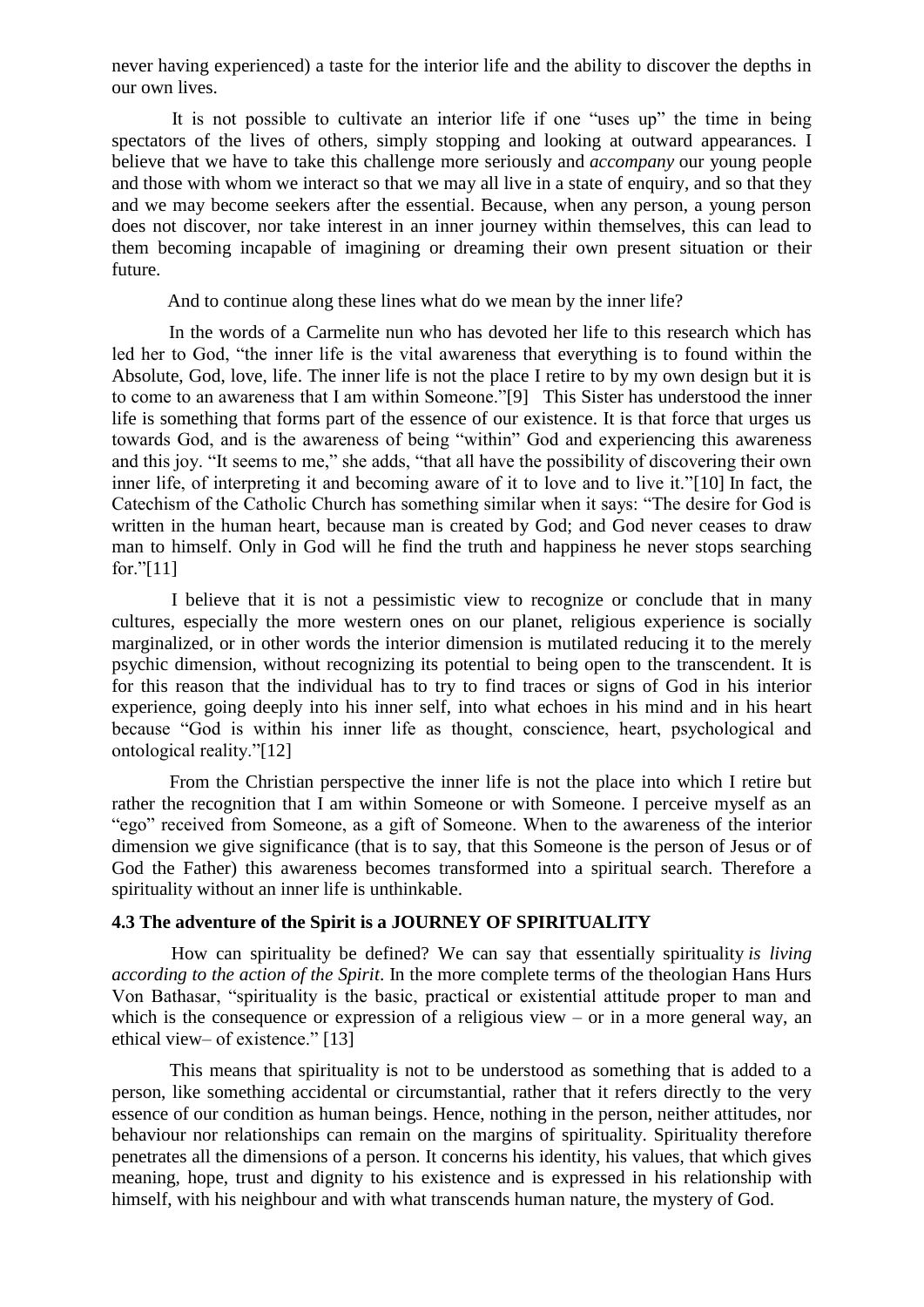And in our case as Christian believers and followers of Jesus we do not speak only of spirituality in general, but of Christian spirituality because we have in Christ the source, the reason for, the goal and the meaning of our lives and of the spirituality with which we live it. We discover that we have God dwelling within us, we believe that there is a place in our heart for him, and we discover that we have been given the privilege of such a personal relationship. How beautiful this is, knowing that at the same time we are "*God's beggers*".

 Christian spirituality is therefore and above all a gift of the Spirit. He is the interior Master of the spiritual journey of each person. He awakens in us the thirst for God (Jn 4,7) and at the same time quenches our thirst. This life in the Spirit is for Saint Paul "life hidden with Christ in God" (Col. 3,3) the life of "the inner man is renewed day by day (2 Cor. 4, 16), "new life" (Rm 6,4). It is the Spirit who makes the Christian the dwelling place of God, able to welcome him. It is the Spirit who enables the spiritual life to begin, generating man as a son of God.

 **The Masters of the spiritual life** of all times constantly make reference to this inner space where the dialogue with God takes place. Saint Ignatius of Loyola speaks of "feeling and tasting the things of God within" Saint Teresa of Avila compares the interior life to an interior castle with many rooms, in the principal one of which God himself dwells. Saint John of the Cross alludes to an interior shop in referring to this interior space where intimacy with God is experienced. In the Gospels when Jesus of Nazareth speaks about prayer he refers to a secret hidden place where God dwells: "But when you pray go to your private room and when you have shut your door pray to your Father who is in that secret place, and your Father who sees all that is done in secret will reward you." (Mt 6,6).

# **[4.4 An adventure that is a LIFE OPEN TO THE HOLY SPIRIT](http://www.sdb.org/en/rector-major/1058-strenna-rm-projects/3083-strenna-2016-commentary#strenna_2016_00)**

 The consequence of all of this ought to be that of probing, pondering, investigating the fascination that is to be found in living a life open to the Holy Spirit who dwells within it. God comes to meet us and invites us to walk with him and to take part in his life by means of the Spirit. In fact as FrVecchi suggests, speaking about our Salesian spirituality, we believe that "everything in the world that points us towards God, everything that implicitly or explicitly reminds us the presence or of the intervention of God, everything that urges us to seek God has as its hidden moving force the Spirit."[14]

 Nevertheless, knowing God and seeking him is more than something we ourselves want. It is above all a gift that is offered to us and which is in harmony with our situation of being seekers of the Absolute, despite the fact that very often our steps are small and uncertain.

 It is from this perspective that we remain focused on Jesus in order to follow, at his side a real path that is an adventure, a novelty, the fresh air of the Spirit, knowing that it is not something reserved for an elite but open to everyone, every man and woman, every young person open to God; knowing that it touches one"s own life in a decisive manner; knowing that it will always lead us to a more profound and intimate encounter with Jesus, noting that it fully extends one's own capabilities, that it is primarily expressed in the communication of God- The Mystery ever beyond our reach – that speaks to us and with which we communicate in various ways, that always urges us to come out of ourselves and to go and meet others, living the faith in the ordinary activities of everyday life. All of this would be the *expression of Christian spirituality*.

### **[5 LED BY THE HOLY SPIRIT](http://www.sdb.org/en/rector-major/1058-strenna-rm-projects/3083-strenna-2016-commentary#strenna_2016_00)**

### **[5.1 Jesus "event" of the Spirit](http://www.sdb.org/en/rector-major/1058-strenna-rm-projects/3083-strenna-2016-commentary#strenna_2016_00)**

 The action of the Holy Spirit reaches its highest point, in accordance with the Father"s plan in the person of Christ. His whole existence is an *event of the Spirit[\[15\]](http://www.sdb.org/en/rector-major/1058-strenna-rm-projects/3083-strenna-2016-commentary#ftn15)* from the moment of his conception when to Mary the young woman of Nazareth it was communicated that "the Holy Spirit will come upon you, and the power of the Most High will cover you with its shadow." (Lk 1, 35)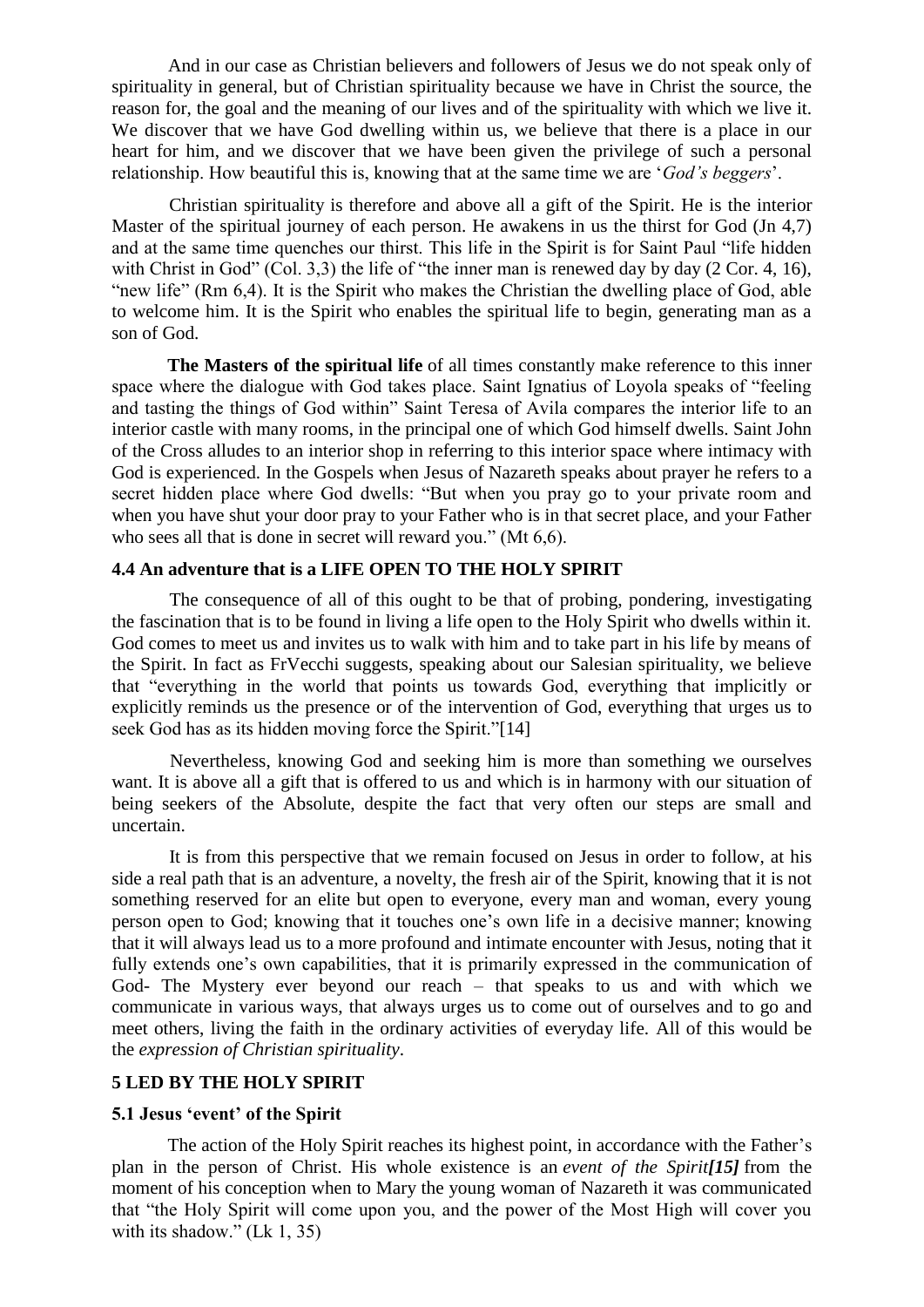Already before the beginning of his mission in Galilee "Jesus receives the Spirit and God declares that he is the Father who loves him (Mt 3, 17); he is constituted Son before acting as the apostle.["\[16\]](http://www.sdb.org/en/rector-major/1058-strenna-rm-projects/3083-strenna-2016-commentary#ftn16) 

 While Jesus recollects himself in prayer after his baptism "heaven opened and the Holy Spirit descended on him" (Lk 3,21b-22a) and by means of the Spirit the Father anoints him as Messiah and presents him as his beloved Son. Full of the Holy Spirit "he was led by the Spirit through the wilderness..." (Lk 4, 1-13). In the Spirit having come to the desert he overcomes the temptations and shows himself in a special way the Son of the Father. Still in the Spirit he returns to Galilee, comes to Nazareth and publicly attributes to himself the prophecy of Isaiah "The Spirit of the Lord has been given to me" (Lk 4, 18[\)\[17\]](http://www.sdb.org/en/rector-major/1058-strenna-rm-projects/3083-strenna-2016-commentary#ftn17) 

 To sum up, these simple references to New Testament quotations show us very clearly how the life of Jesus was marked by the presence and by the action of the Spirit of God, and how his life was an apprenticeship, learning to live as the Son of the Father always and in everything seeking his will.

#### **[5.2 Mary, the woman of the "yes" guided by the Spirit](http://www.sdb.org/en/rector-major/1058-strenna-rm-projects/3083-strenna-2016-commentary#strenna_2016_00)**

 Mary of Nazareth is above all the young woman the believer loved by God, with whom God himself conversed through his Angel (according to the gospel narrative) signifying or making it understood that the presence and the action of the Spirit takes place in a *respectful meeting* with a proposal and a response. The very presence of the Spirit will depend in fact on her yes. In Lk 1, 35, - as I quoted previously - the Angel tells her of God"s plan, to which Mary replies "I am the handmaid of the Lord, let what you have said be done to me." Lk 1, 38).

 From this yes, she could never have imagined what the paths would be that she would have to take guided by the Spirit, and simply, *she trusted totally in God*. She was present at Cana, at the beginning of the mission of her son, she was at the foot of the cross on Calvary, at the moment her son handed over his life ; she was in prayer with the disciples after the resurrection and was present when the Holy Spirit was poured out at Pentecost. A whole life marked by yes to God and openness to his Spirit. "In her, the Mother, faith shines out as gift, openness, response and fidelity.["\[18\]](http://www.sdb.org/en/rector-major/1058-strenna-rm-projects/3083-strenna-2016-commentary#ftn18) 

# **[5.3 Peter and Paul "touched" by the Spirit of God](http://www.sdb.org/en/rector-major/1058-strenna-rm-projects/3083-strenna-2016-commentary#strenna_2016_00)**

 Looking at Peter, the impetuous fisherman from Galilee, at the various stages of his following of the Lord, with his promises and his infidelities, with his successes and failures one can learn the important lesson: it is the Spirit who urges on this unquestionable leader, full of nobility and love for the Master to follow the plans of God and not deform them with purely human desires.

 One who was a believing and observant Jew, trusting in the active presence of God in his people, and ready to make his own opinions prevail even by force surrenders in the face of the evidence of who his Lord was. The first of the apostles in the emerging Church"s advance, he wept for his sin but had no doubt about his being forgiven. This was his greatness not without resistance until the time of his true conversion. And it is like that, in fact, when we allow the Spirit to act, and this confirms the fact that like Peter we have to be converted anew in order to always follow Jesus and not go ahead of him pointing out to him what we believe to be the way (cf Mt 16, 22-23).<sup>[19]</sup>

 Paul of Tarsus was an observer of the Law, and scandalized by the unacceptable message of a man, a certain Jesus who died on the cross, felt it his duty to persecute the Christians and then was *captured by Jesus Christ.* This experience that he himself speaks about as something more than a vision or an enlightenment, he describes as above all a revelation and as a vocation received precisely in the encounter with the Risen One. It is here that Paul is really born anew, it is here that he received the Holy Spirit and was healed of his spiritual and physical blindness. We could say that Paul was decisively against Jesus when Jesus was decisively on his side. This is the experience that changes his life radically, putting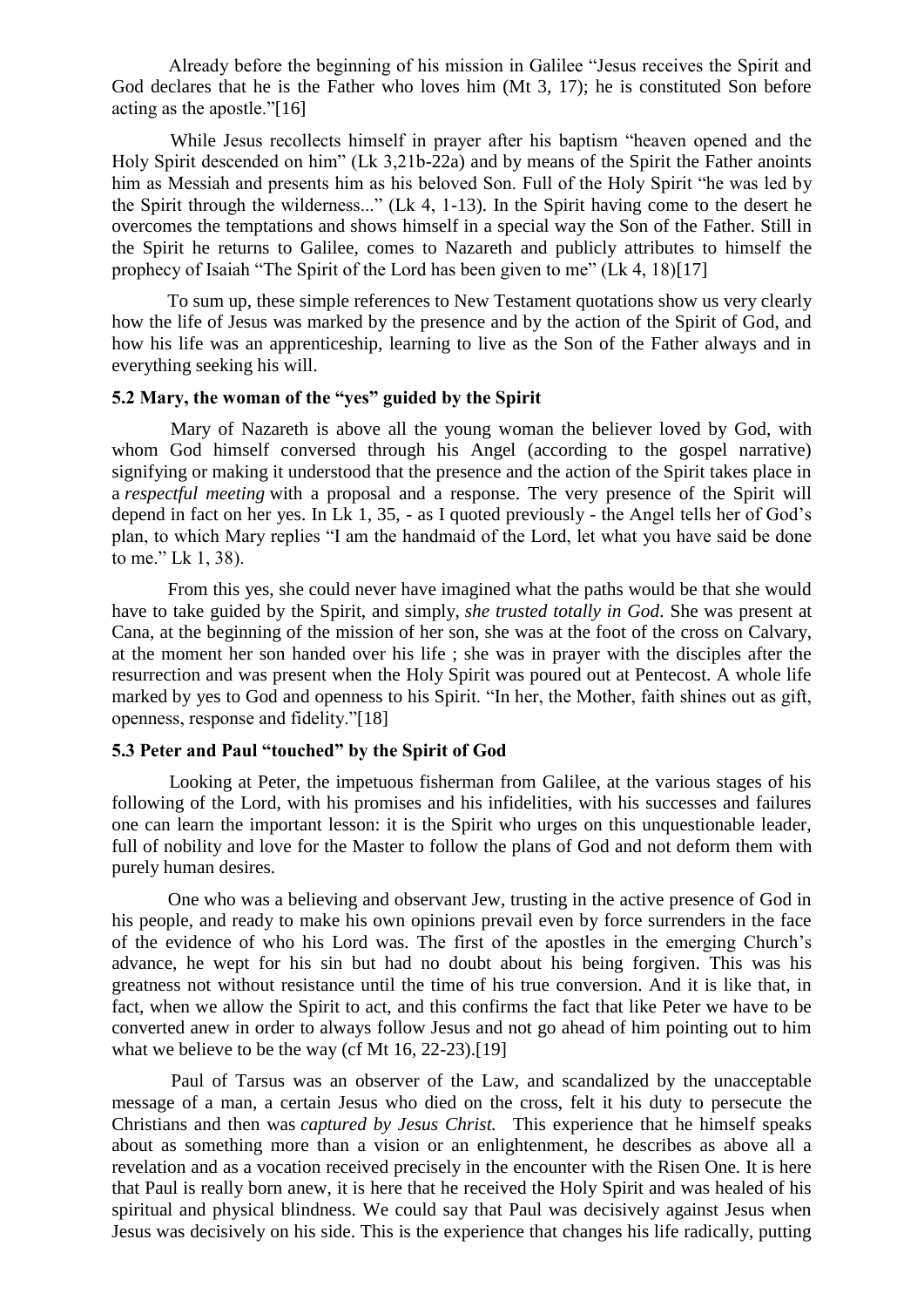all his energies at the service of Jesus Christ and of his Gospel, having encountered the motive of absolute value in the face of which he could not place any limits: Jesus Christ[.\[20\]](http://www.sdb.org/en/rector-major/1058-strenna-rm-projects/3083-strenna-2016-commentary#ftn20) 

#### **[5.4 Don Bosco open to the Spirit in order to say his "yes" to the Lord in the young](http://www.sdb.org/en/rector-major/1058-strenna-rm-projects/3083-strenna-2016-commentary#strenna_2016_00)**

 The spiritual life of Don Bosco **was a long and patient pilgrimage towards the depth of his rich and intense interior life.** This growth in the inner life, like everything in his apostolic activities, was a journey he undertook step by step aware that the goal God had for him could not be reached all at once. It needed people to accompany him, it needed time, it needed a period of apprenticeship.

 From being a boy Don Bosco could not stop dreaming, he imagined a different world for his boys, a better world. However, before all else he wanted to know what God expected of him. The action of the Holy Spirit in him took practical form in the call to become a priest, and in gradually shaping in him the heart of an apostle of the young. He made his interior journey in order to understand, to allow himself to be surprised by God"s plans. His hands bore the marks of the difficult situation of XIX century Piedmontese society, his heart was on fire for the salvation of the young, his feet followed the path of commitment to the poorest. However, all this did not happen just by chance. Don Bosco took care of his spiritual life in order to live to the full his highest aspirations, the force that animated him and his innermost ideals.

 In addition Don Bosco understood that this "adventure of the Spirit" **was not an experience intended for a few boys** with exceptional gifts or an easy way of avoiding responsibilities. Every boy who entered the Oratory, whatever his state or condition, was invited to live a full Christian life, called to live in a joyful manner the life of the Spirit.

 One of his most brilliant insights and achievements was to have introduced in his daily pastoral work the idea of a taste for the spiritual life. Into the lives of those boys he brought streams of light, of colours, of the joyful aspects of Christian life. In the Oratory they did not only learn a trade, a sense of duty, but together with these the spiritual dimension of life was beautifully presented, 'drawn out.'

# **[6. CHALLENGES AND PROPOSALS](http://www.sdb.org/en/rector-major/1058-strenna-rm-projects/3083-strenna-2016-commentary#strenna_2016_00)**

 In the preceding pages I tried to concentrate my refection, as far as possible, on what could be fundamental in undertaking a journey with Jesus so that it might be a genuine *journey in the Spirit*, something that leads us to have a passion for life ourselves and for accompanying our young people in a true *Adventure of the Spirit* that can fill their lives and ours to the full with meaning.

 In our journeying as the Salesian Family with the young people "of our worlds" there where we meet them, we have seen, with sorrow on not a few occasions, boys and girls in whom there are so many seeds of goodness – as Don Bosco used to tell us – but who were wounded, who feel themselves lost, who have a**hunger for Someone** who might look on them with the tenderness that only God possesses, who could remove their fears, could set free their best energies and the gifts they have received, who could reveal the precious pearl that their situation hides and which could make their lives rich and worthwhile.

 Having come to this point, the great challenge is to find the ways, the means and the practical suggestions that enable us *to invite the young people* to come together in order *to pursue a path that really is a breath of life, of God's fresh air, of the presence of the Spirit in their lives*.

 **I suggest to you some pathways** that can possibly help us, by way of a variety of ideas as *road signs***for our journey.**

# **[A LOOKING WITHIN](http://www.sdb.org/en/rector-major/1058-strenna-rm-projects/3083-strenna-2016-commentary#strenna_2016_00)**

Let us learn to look within : let us practise and educate ourselves to discover and make richer our own inner life, from the earliest years, from infancy and from adolescence.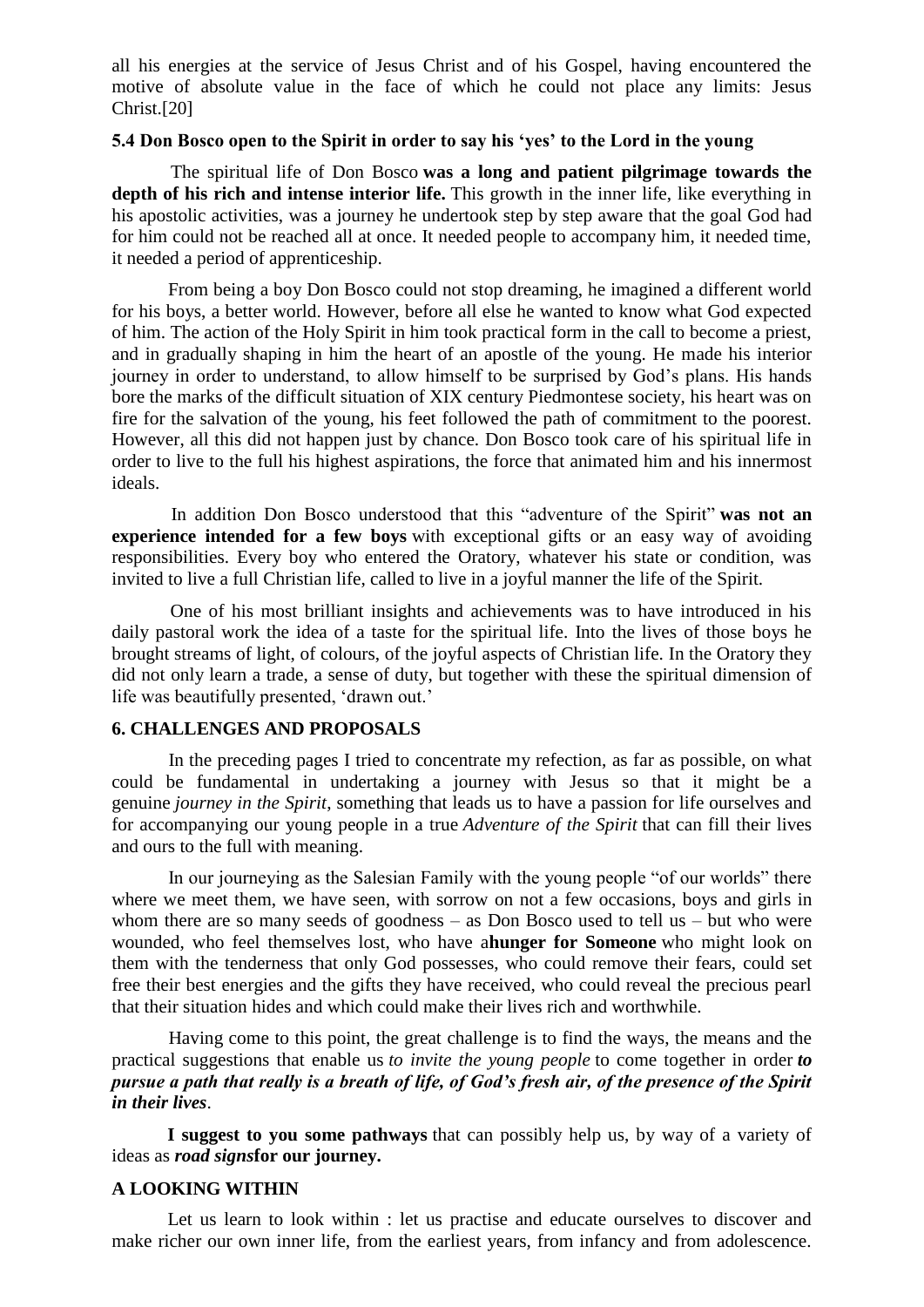May our young people feel that they can count on someone who, faced with the culture of distractions, will challenge them to develop their inner lives: faced with escapism will seriously consider the meaning of life.

 Let us help the young people to acquire the capability and the ability **to enter their own inner world:**educate then to listening and to a taste for silence; cultivate the capacity for contemplation, for wonder and admiration; taste the experience of selflessness...These abilities ought to be proposed and practiced.

 Let us help young people to **explore,** in the depths of their own heart the **presence of God**, who is Love, Life and the Ever-new. Working together let us have the experience of discovering and recognizing Him who *is closer to us than our own inner selves, and higher than the highest point in our being.[\[21\]](http://www.sdb.org/en/rector-major/1058-strenna-rm-projects/3083-strenna-2016-commentary#ftn21)*

 Let us learn to grow in our life in God by the humble acceptance of our own limitations, of our personal history and of our sin.

# **[B SEEKING GOD](http://www.sdb.org/en/rector-major/1058-strenna-rm-projects/3083-strenna-2016-commentary#strenna_2016_00)**

Together with the young people let us learn **to be seekers of God and to interpret our own life as a blessing from God**, and to be amazed by his Presence and his footprints in us and to recognize him as the One who is seeking us, the One who is present, the One who lives in us.

 Let us have the courage and the capacity to ask ourselves in prayer whether what we do or do not do is according to the will of this God-Love who lives within us, and let us propose this same exercise to the young.

 Let us promote a pedagogy of the desire for God which leads to the search for the religious meaning of life and to drinking at the "well of living water which is Jesus"[.\[22\]](http://www.sdb.org/en/rector-major/1058-strenna-rm-projects/3083-strenna-2016-commentary#ftn22) 

# **[C. MEETING JESUS](http://www.sdb.org/en/rector-major/1058-strenna-rm-projects/3083-strenna-2016-commentary#strenna_2016_00)**

 Let us be daring in proposing to the young experiences that lead us to **the Personal Encounter with Jesus**, a meeting that is capable of fascinating us and of putting our lives to the test, knowing that "the more one knows Christ, the more one follows him, the more the Spirit enters within us, and our eyes are able to see him[.\[23\]](http://www.sdb.org/en/rector-major/1058-strenna-rm-projects/3083-strenna-2016-commentary#ftn23)

 Let us suggest strategies to young people in order **to develop a true friendship with Jesus**, which without doubt will shape the way they see things, the way they think and their values.

#### **[D. BEING ONE OF HIS OWN](http://www.sdb.org/en/rector-major/1058-strenna-rm-projects/3083-strenna-2016-commentary#strenna_2016_00)**

 Let us be witnesses to the young of our joy in following Jesus and tell them how beautiful it is to be a Christian: "I would like to make them [the young] understand what a beautiful thing it is to be a Christian! And to believe is also beautiful and right!["\[24\]](http://www.sdb.org/en/rector-major/1058-strenna-rm-projects/3083-strenna-2016-commentary#ftn24)

Let us allow ourselves to be led by the Spirit, who moves our hearts and those of the young **to make a decisive choice to be one of his own**. Let us nourish and take care of the link with Him through prayer, the Word of God, Reconciliation and the Eucharist.

### **[E. MAKING FUNDAMENTAL VALUES ONES OWN](http://www.sdb.org/en/rector-major/1058-strenna-rm-projects/3083-strenna-2016-commentary#strenna_2016_00)**

 From the earliest years let us educate ourselves to esteem and "to taste in all aspects of life, **the family, friendship, solidarity with those who are suffering, giving up one"s own self to serve others, love for knowledge, for art, for the beauties of nature**"[.\[25\]](http://www.sdb.org/en/rector-major/1058-strenna-rm-projects/3083-strenna-2016-commentary#ftn25)

Let us proclaim the immense joy of believing in a God who has fully taken on all that is human and to be part of creation, and let us be daring in denouncing all that prevents everyone from being able to recognize, contemplate and benefit from his Presence in our world.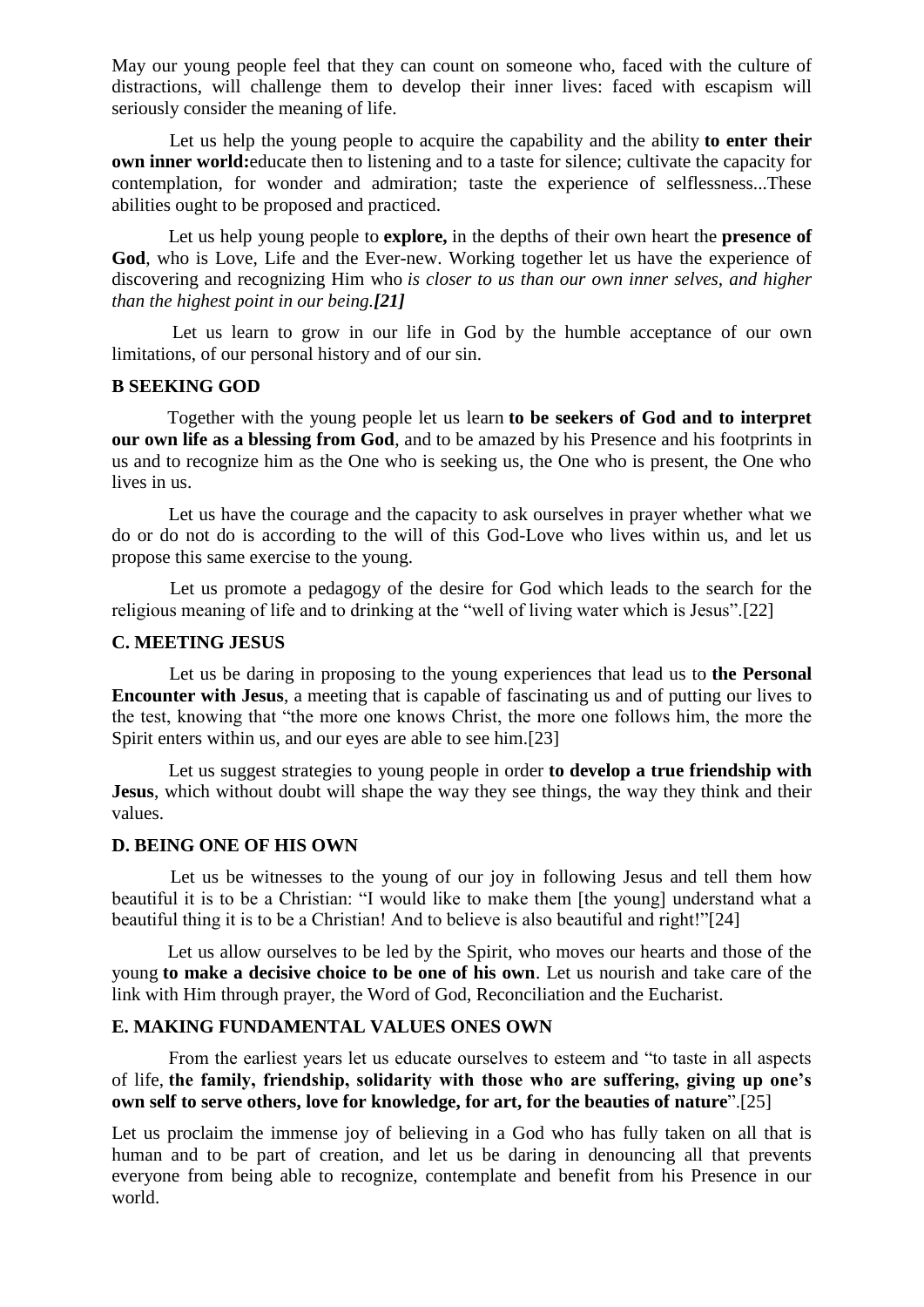Let us accompany young people in their **faith experience in the Christian and ecclesial community**, as a splendid opportunity for their discovering and personally developing their own life in Christ.

 Let us present to young people the **challenge of accepting life as a gift as the service** that makes us better, that frees us from our egotism and gives meaning to our lives. The Spirit of God will always urge us on to give of ourselves because this is "the logic of God"

### **[F. DEVELOPING A PLAN OF LIFE](http://www.sdb.org/en/rector-major/1058-strenna-rm-projects/3083-strenna-2016-commentary#strenna_2016_00)**

 Let us work together with young people with faith and a deep personal conviction so that they can develop their own plan of life, undertaking a journey, since living life as a gift in every kind of service and profession they can go from their first significant experiences, even circumstantial to the full commitment of a life that responds to God's call. Someone who embarks upon the Spirit's ways has not only received qualities as though they were birthday presents, but "is in possession of something like a generic code according to which they go on growing.["\[26\]](http://www.sdb.org/en/rector-major/1058-strenna-rm-projects/3083-strenna-2016-commentary#ftn26) 

### **[EPILOGUE](http://www.sdb.org/en/rector-major/1058-strenna-rm-projects/3083-strenna-2016-commentary#strenna_2016_00)**

 I have offered as pathways these *Challenges and proposals* in the hope thatthey may help all our Salesian Family, in the most diverse of geographical and pastoral contexts around the world. It is possible that, if not all, some of these challenges and proposals can be suitable and timely in reference to the pastoral situations being experienced and to the local evangelising, catechetical and pastoral circumstances.

 Allow me to conclude with *three simple suggestions* that might throw light on our efforts to walk in this year of Mercy that we have begun, quite rightly in the experience of a God, who in order to be so, needs to meet us, ourselves and the young, with a heart that is seeking him.

*The first is this*: I fully share the thought and the sentiments of the previous Rector Major in suggesting to the Salesian Family that the desire of the young to "see Jesus" is already the **fundamental reason for us to come to be disciples of Christ** given that he asks himself: who will present the dreams and the needs of the young to Jesus? Who will make it possible for the young to see Jesus? It is in our accompanying them and walking at their side that our existence is rooted, and it changes us into real companions and apostles of the young[.\[27\]](http://www.sdb.org/en/rector-major/1058-strenna-rm-projects/3083-strenna-2016-commentary#ftn27) 

 *The second is this:* in the process we are proposing "we cannot do anything better than this: **guide the young towards holiness**"[.\[28\]](http://www.sdb.org/en/rector-major/1058-strenna-rm-projects/3083-strenna-2016-commentary#ftn28) Accompanying them on the journey towards becoming mature in the faith, to high goals, and being ourselves the first to believe in this journey, which we ourselves take as the goal for our lives,*our personal witness* is the determining factor. That is what Don Bosco did putting everything at stake in order to achieve his dream (God"s plan for him) on behalf of the young.

*Finally* let us not forget that processes are slow and need to be gradual as the very patience and pedagogy of God show us. Of this point John Paul II reminded us with these words in "JuvenumPatris": "Be strengthened by the inexhaustible patience of God in his pedagogy towards humanity, the unfailing exercise of fatherhood revealed in the mission of Christ, teacher and shepherd, and in the presence of the Holy Spirit, sent to transform the world. The powerful though hidden efficacy of the Spirit is directed to bringing about the maturity of humanity on the model of Christ. He is the animator of the birth of the new man and of the new world (cf. Rm 8, 4-5). *In this way your educational labours will be seen to be a ministry of collaboration with God and will certainly be fruitful*.["\[29\]](http://www.sdb.org/en/rector-major/1058-strenna-rm-projects/3083-strenna-2016-commentary#ftn29)

 May Mary our Mother and Help, the Woman of "yes" who welcomed the Spirit of God in her heart and in her life help us in the beautiful responsibility for the young which as the Salesian Family we have in the Church of today, and may one of the desires which Pope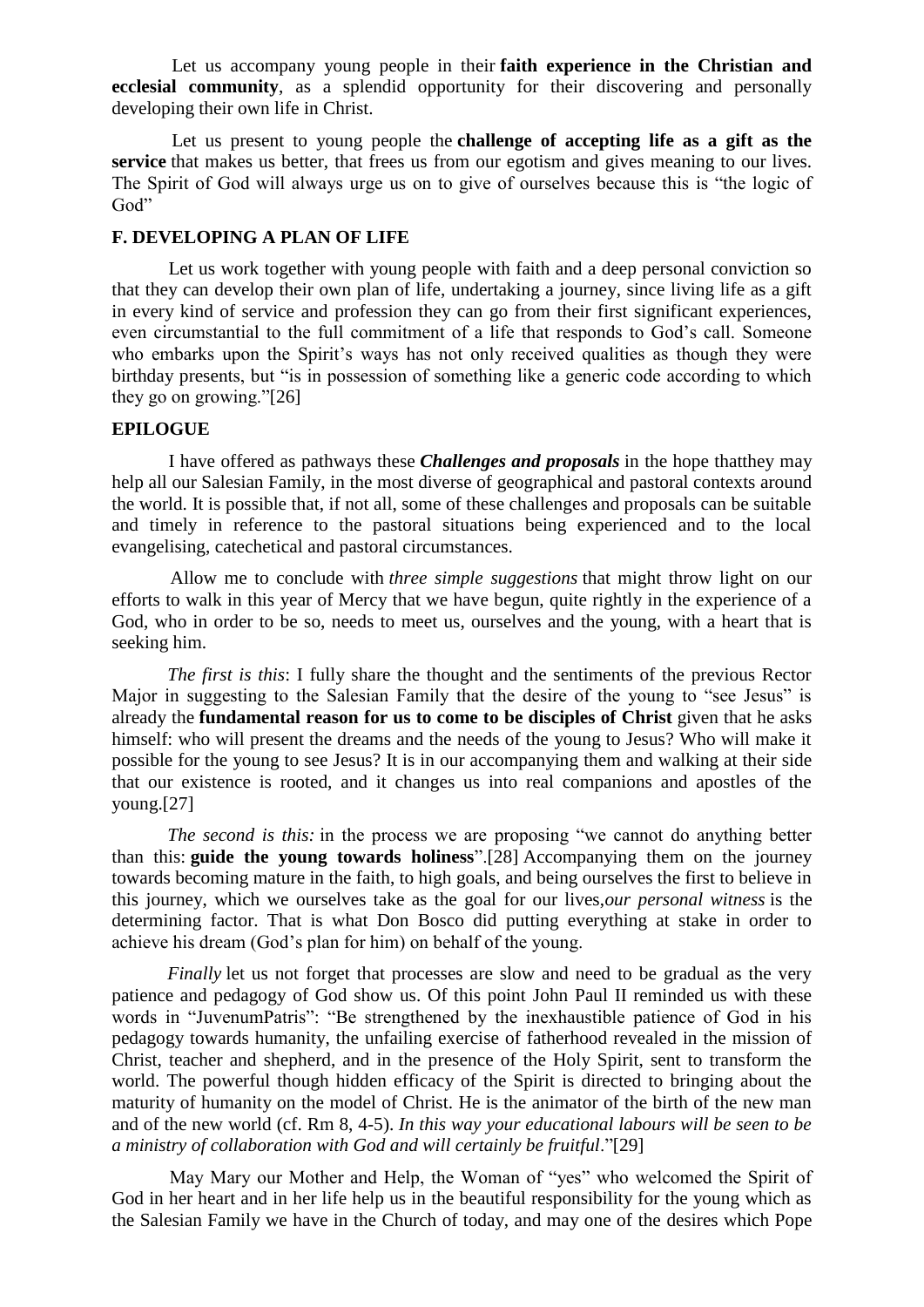Francis addressed to us almost at the end of his letter in this historic year of the bicentenary of the birth of Don Bosco become a reality.

 " May Don Bosco help you to *not disappoint the deep aspirations of the young*: their need for life, openness, joy, freedom and the future; their desire to collaborate in building up a more just and fraternal world, in fostering the development of all peoples, in safeguarding nature and the living environment. Following his example you will help them to experience that only in the life of grace, that is in friendship with Christ, does one fully obtain the most authentic ideals. You will have the joy of accompanying them in their search for a synthesis of faith, culture and life at moments when they take weighty decisions or attempt to interpret a reality that is complex.["\[30\]](http://www.sdb.org/en/rector-major/1058-strenna-rm-projects/3083-strenna-2016-commentary#ftn30) 

May the Lord bless you all.

Yours very affectionately,

Rome 31 December 2015.

Fr Angel Fernandez Artime SDB

Rector Major

[\[3\]](http://www.sdb.org/en/rector-major/1058-strenna-rm-projects/3083-strenna-2016-commentary#ftnref3) FRANCIS *Interview given to Antonio Spadaro SJ*, Vatican City 21 September 2013

[\[4\]C](http://www.sdb.org/en/rector-major/1058-strenna-rm-projects/3083-strenna-2016-commentary#ftnref4)f BENEDICT XVI. First interview granted to Vatican Radio before the XX World Youth Day in Cologne. Quoted by Pascual Chávez, in a Conference at the CISM (Italian Conference of Major Superiors), in Luis Fernando Gutiérrez: Discepoli e apostoli di Gesù Cristo, CCS 2014, 222.

[\[5\]](http://www.sdb.org/en/rector-major/1058-strenna-rm-projects/3083-strenna-2016-commentary#ftnref5) Francesc Xavier Marin: *Interioritàedesperienzapsicologica.* In AutoriVari: La interiorità, unparadigmaemergente, Madrid, PPC 2005, 107

[\[6\]](http://www.sdb.org/en/rector-major/1058-strenna-rm-projects/3083-strenna-2016-commentary#ftnref6) Cf Cristina Kaufmann: *Interiorità e Mistica Cristiana,* In AutoriVari, o.c. 53-54

[\[7\]D](http://www.sdb.org/en/rector-major/1058-strenna-rm-projects/3083-strenna-2016-commentary#ftnref7)olores Aleixandre: *Interiorità e Bibbia. Il Diochesiricevenelnascondimento.* In Autorivari, o.c. 39

[\[8\]](http://www.sdb.org/en/rector-major/1058-strenna-rm-projects/3083-strenna-2016-commentary#ftnref8) Francesc Xavier Marin : *Interiorità e esperienzapsicologica. ,* In AutoriVari, o.c. p. 107

[\[9\]](http://www.sdb.org/en/rector-major/1058-strenna-rm-projects/3083-strenna-2016-commentary#ftnref9) Cristina Kaufmann: *Interiorità e Mistica Cristiana,* In AutoriVari, o.c. 56

[\[10\]](http://www.sdb.org/en/rector-major/1058-strenna-rm-projects/3083-strenna-2016-commentary#ftnref10) Ibidem 57

[\[11\]](http://www.sdb.org/en/rector-major/1058-strenna-rm-projects/3083-strenna-2016-commentary#ftnref11) Catechism of the Catholic Church, n° 27

[\[12\]](http://www.sdb.org/en/rector-major/1058-strenna-rm-projects/3083-strenna-2016-commentary#ftnref12) J.E. Vecchi, *SpiritualitàSalesiana,* Elledici, Torino 2001, 10

[\[13\]](http://www.sdb.org/en/rector-major/1058-strenna-rm-projects/3083-strenna-2016-commentary#ftnref13) H.U. Von Balthasar, *Il Vangelo come criterio e norma di ognispiritualitànellaChiesa,* "Concilium"9 (1965) 7-8

[\[14\]](http://www.sdb.org/en/rector-major/1058-strenna-rm-projects/3083-strenna-2016-commentary#ftnref14) J.E. Vecchi, *SpiritualitàSalesiana,* o.c. 11

[\[15\]](http://www.sdb.org/en/rector-major/1058-strenna-rm-projects/3083-strenna-2016-commentary#ftnref15) *Ibidem* 15

[\[16\]J](http://www.sdb.org/en/rector-major/1058-strenna-rm-projects/3083-strenna-2016-commentary#ftnref16).J. Bartolomé, *Imparare a essereFiglio di Dioobbedendogli.* In J.J. Bartolomé-Rafael (de): *Testimonidellaradicalitàevangelica.* Madrid, CCS 2013, 24

[<sup>\[1\]</sup>F](http://www.sdb.org/en/rector-major/1058-strenna-rm-projects/3083-strenna-2016-commentary#ftnref1)RANCIS, *Like Don Bosco, with the young for the young .*Letter of Pope Francis to the Rector Major of the Salesians. Vatican City, Rome 2015

[<sup>\[2\]</sup>A](http://www.sdb.org/en/rector-major/1058-strenna-rm-projects/3083-strenna-2016-commentary#ftnref2)GC 406, Letter of the Rector Major Pascua CHAVEZ: *Bringing the Gospel to the young*. Rome 2010 p 22